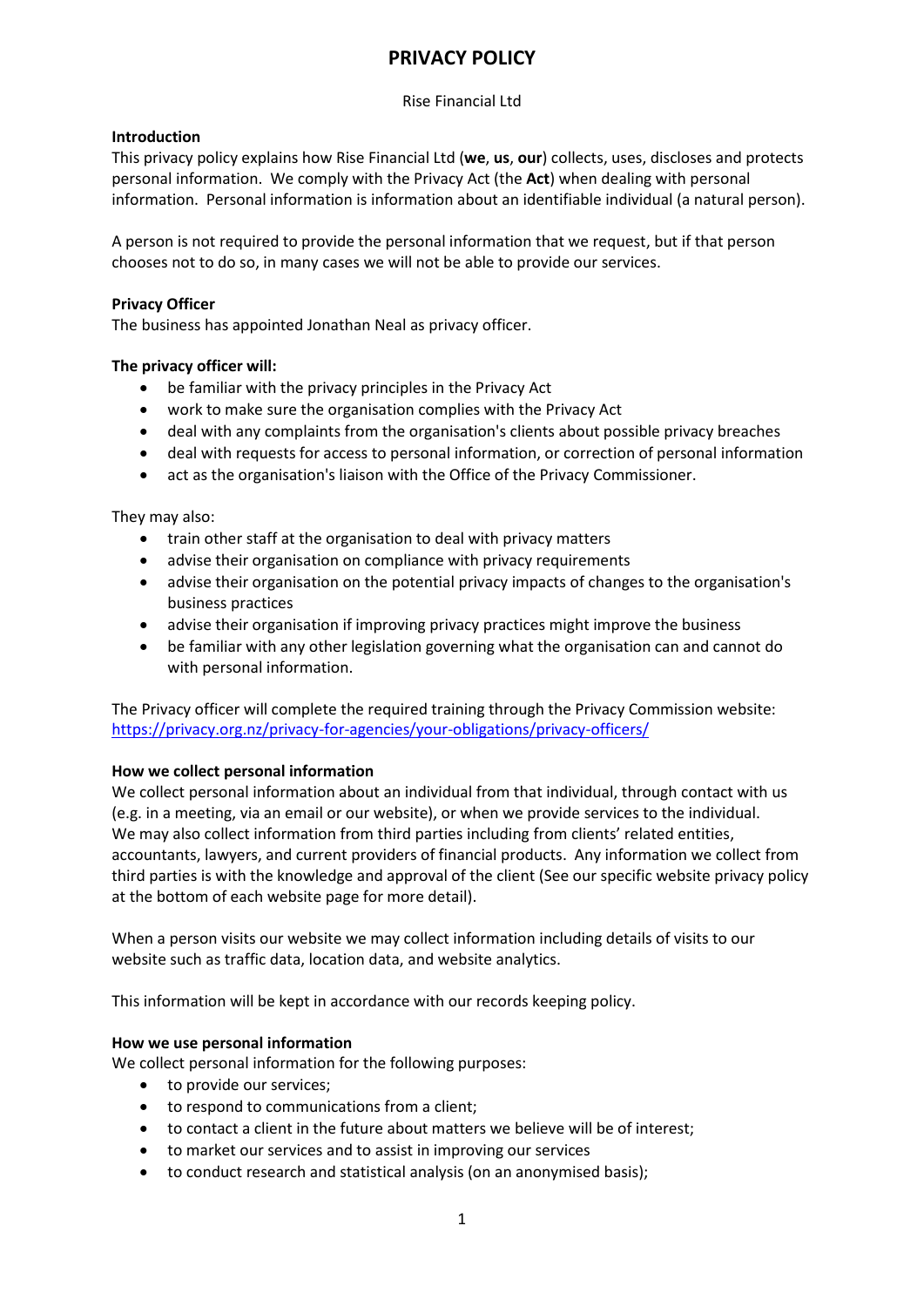- to comply with our obligations at law and to support us to engage with relevant regulators;
- in connection with defending, protecting and/or enforcing our legal rights and interests including defending a complaint, claim or other action;
- for any other purpose authorised by our client or the Act.

#### **Who we disclose personal information to**

We may disclose a client's personal information to:

- any business that supports provision of our services (including related companies, information technology service providers, lawyers, accountants);
- financial product providers in connection with assisting clients to apply for financial products and services, administer financial products and services, make claims under financial products, renew, vary, replace or exit/end financial products or services;
- third parties noted above in order to obtain relevant required information;
- regulatory bodies including the Financial Markets Authority (whether or not required by law);
- lawyers and other professionals, and our insurers (and their advisers), in connection with defending, protecting and/or enforcing our legal rights & interests;
- any other person authorised by the Act or another law.

A business that supports provision of our services may be located outside New Zealand. This may mean that personal information is held and processed outside New Zealand.

## **How we protect personal information**

We will take steps that are reasonable in the circumstances to keep personal information safe from loss and from unauthorised access, use, modification or disclosure.

We have the following polices in place to ensure information is kept securely:

- Records Keeping
- Information technology, data and security.

# **Accessing and correcting personal information**

Subject to certain grounds for refusal set out in the Act, an individual whose information we hold has the right to access their personal information and the right to request a correction to that personal information.

#### **Internet use**

While we take reasonable steps to maintain secure internet connections, if a person provides us with personal information over the internet, the provision of that information is at the provider's own risk.

If a person follows a link on our website to another site, the owner of that site will have its own privacy policy relating to your personal information. We recommend that the site's privacy policy is reviewed before any personal information is provided.

#### **Updates**

We may change this policy by uploading a revised policy onto our website. The change will apply from the date that we upload the revised policy.

#### **Training**

As a business we ensure all staff and the privacy officer are trained at least annually on the Privacy Act 2020 and the principles and duties of a privacy officer.